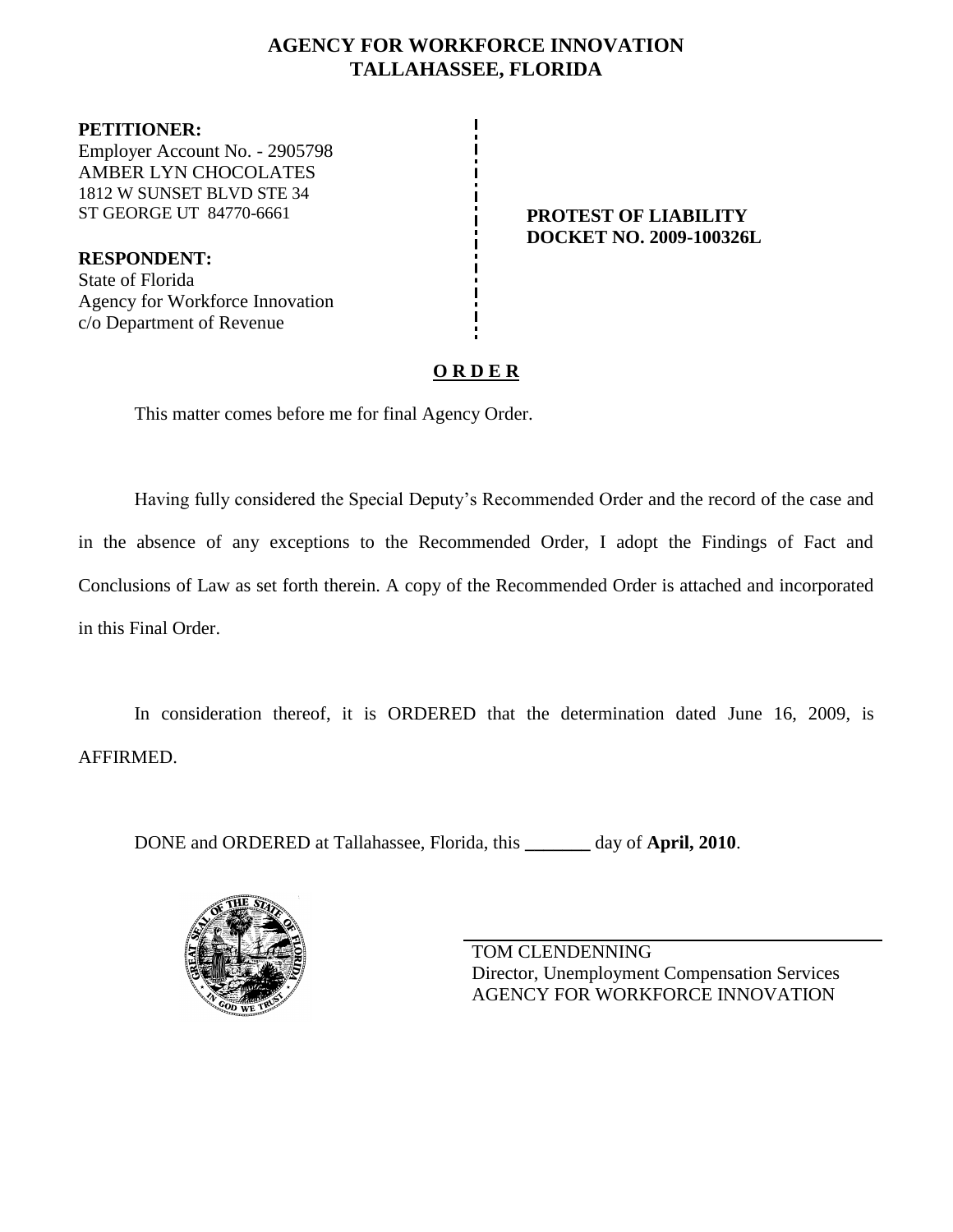## **AGENCY FOR WORKFORCE INNOVATION Unemployment Compensation Appeals**

MSC 346 Caldwell Building 107 East Madison Street Tallahassee FL 32399-4143

#### **PETITIONER:**

Employer Account No. - 2905798 AMBER LYNN CHOCOLATES MARC PURLES 1812 W SUNSET BLVD STE 34 ST GEORGE UT 84770-6661

#### **PROTEST OF LIABILITY DOCKET NO. 2009-100326L**

### **RESPONDENT:**

State of Florida Agency for Workforce Innovation c/o Department of Revenue

# **RECOMMENDED ORDER OF SPECIAL DEPUTY**

TO: Director, Unemployment Compensation Services Agency for Workforce Innovation

This matter comes before the undersigned Special Deputy pursuant to the Petitioner's protest of the Respondent's determination dated June 16, 2009.

After due notice to the parties, a telephone hearing was held on September 16, 2009. The Petitioner's President and a Road Show Coordinator appeared and testified on behalf of the Petitioner. The Joined Party appeared and testified on his own behalf. The Respondent's Representative appeared along with a Tax Auditor II who testified as a witness.

The record of the case, including the recording of the hearing and any exhibits submitted in evidence, is herewith transmitted. Proposed Findings of Fact and Conclusions of Law were not received.

**Issue:** Whether services performed for the Petitioner by the Joined Party and other individuals as demonstrator/salespersons constitute insured employment pursuant to Sections 443.036(19), 443.036(21); 443.1216, Florida Statutes, and if so, the effective date of the liability.

#### **Findings of Fact:**

- 1. The Petitioner is an out-of-state corporation engaged in the production and sales of chocolate since 1999.
- 2. The Joined Party contacted the Petitioner for work after being referred by a relative. The Joined Party did not have his own business.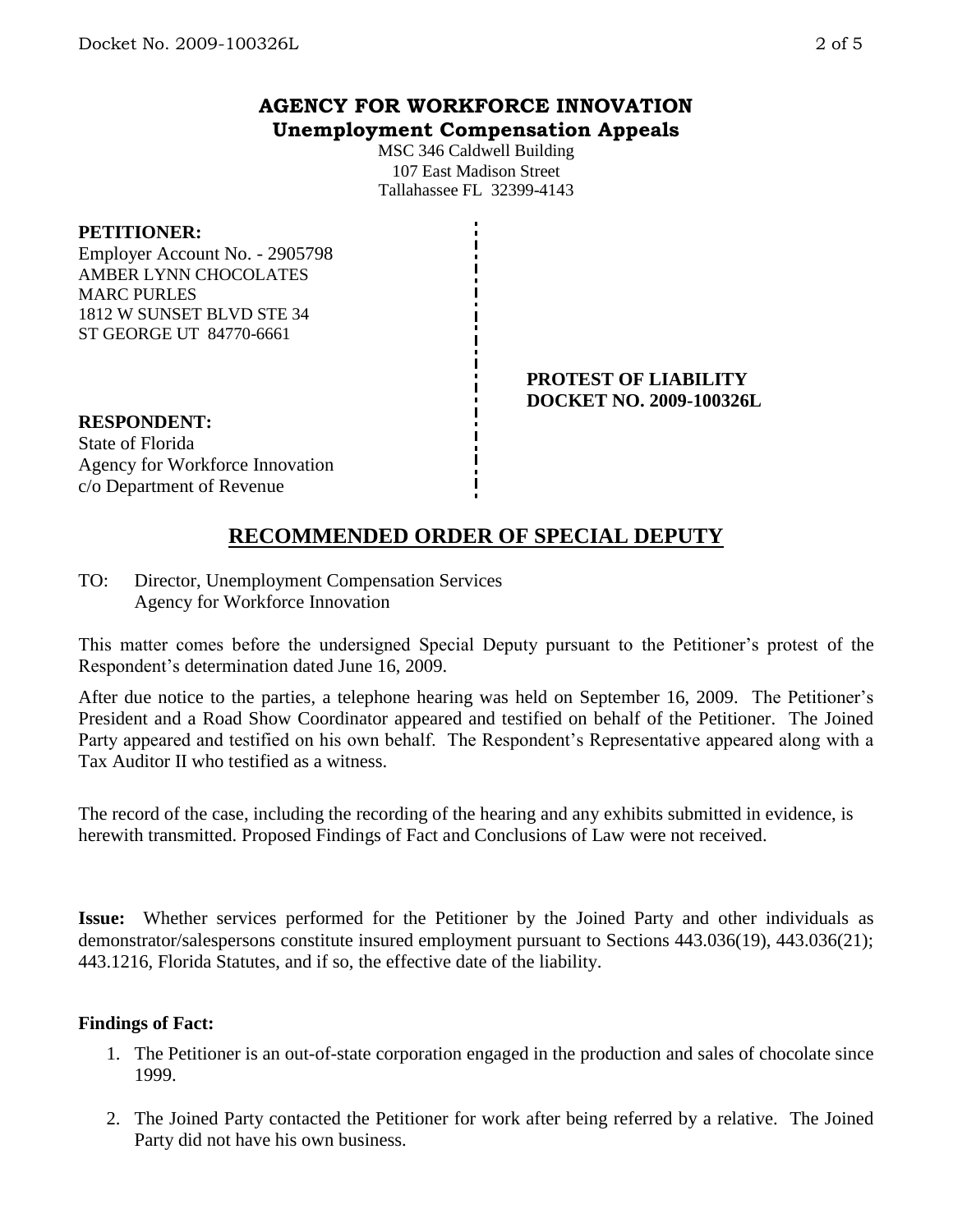- 3. The Joined Party performed services for the Petitioner from May 8, 2007 through August 13, 2008. The Joined Party conducted road shows for the Petitioner. The Joined Party would demonstrate and sell chocolates for the Petitioner at road shows. The road shows were held at retail stores owned by a client of the Petitioner. The client company set the location of the work, the hours worked, and the required attire. The Petitioner passed on these requirements to the Joined Party.
- 4. There was a written agreement between the Petitioner and the Joined Party which indicated that the Joined Party was an independent contractor. The written agreement was signed December 16, 2007. The written agreement set out the duties and responsibilities of the Joined Party.
- 5. The Petitioner provided training in giving demonstrations to the Joined Party.
- 6. The Joined Party was required to store chocolate at a storage facility between road shows. The storage facility was rented and insured by the Petitioner. The chocolate was provided by the Petitioner. The Petitioner established extensive instructions as to how the chocolate was to be stored and maintained. The Joined Party was expected to follow the instructions for the storage of chocolate.
- 7. The Petitioner provided the Joined Party with a list of road shows that the Petitioner had scheduled the Joined Party to work. The Petitioner expected the Joined Party to attend all scheduled road shows. The Joined Party could call in to notify the Petitioner in the event that illness or emergency prevented the Joined Party from attending a road show.
- 8. The Joined Party was required to bring the chocolate to road shows, provide samples to customers at the client's location, and sell chocolate to the customers. The Joined Party was required to set up the demonstration and sales area. Signs and props were provided by the Petitioner. The Petitioner established procedures for dispensing chocolate which the Joined Party was expected to follow. The Joined Party was required to follow a dress code and to wear aprons provided by the Petitioner.
- 9. The Joined Party was expected to submit an expense report and an inventory report to the Petitioner at the conclusion of each road show. The Petitioner paid for the Joined Party's hotel expenses and mileage for travel in excess of twenty five miles.
- 10. The Petitioner received regular reports from the client company regarding the services performed by the Joined Party.
- 11. The Petitioner would speak with the Joined Party in the event of client complaints and reserved the right to place the Joined Party on probation. The Petitioner had the right to discharge the Joined Party at any time without liability. The Joined Party had the right to quit after notice without liability.
- 12. The Joined Party could request time off for vacation or illness from the Petitioner.
- 13. The Joined Party was paid \$800 for each road show with incentive bonuses for meeting different sales levels. The pay per show was based upon a five day show. The pay and bonus schedule was set by the Petitioner. The Joined Party was paid \$27,201.42 in 2007 by the Petitioner. The Joined Party was paid \$30,040.51 in 2008 by the Petitioner.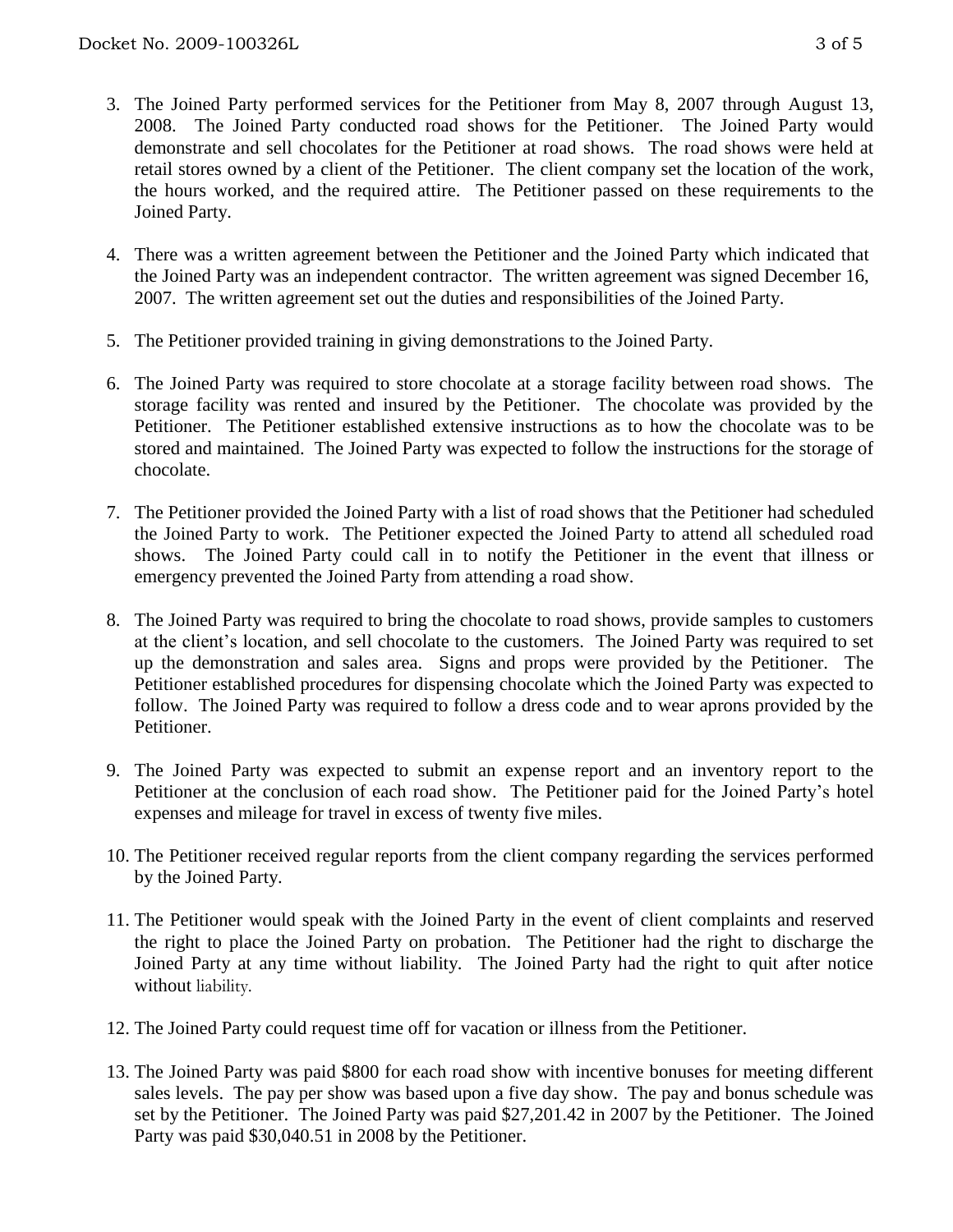14. The Joined Party was allowed to hire a third party to perform the required work in his place. The Joined Party was responsible for any pay owed to a third party worker. The Joined Party exercised this right by having family members take over for him during occasional breaks. The Petitioner had reservations about allowing the Joined Party to work for a competitor although it had not been actually forbidden.

## **Conclusions of Law:**

- 15. The issue in this case, whether services performed for the Petitioner constitute employment subject to the Florida Unemployment Compensation Law, is governed by Chapter 443, Florida Statutes. Section 443.1216(1)(a)2., Florida Statutes, provides that employment subject to the chapter includes service performed by individuals under the usual common law rules applicable in determining an employer-employee relationship.
- 16. The Supreme Court of the United States held that the term "usual common law rules" is to be used in a generic sense to mean the "standards developed by the courts through the years of adjudication." United States v. W.M. Webb, Inc., 397 U.S. 179 (1970).
- 17. The Supreme Court of Florida adopted and approved the tests in 1 Restatement of Law, Agency 2d Section 220 (1958), for use to determine if an employment relationship exists. See Cantor v. Cochran, 184 So.2d 173 (Fla. 1966); Miami Herald Publishing Co. v. Kendall, 88 So.2d 276 (Fla. 1956); Magarian v. Southern Fruit Distributors, 1 So.2d 858 (Fla. 1941); see also Kane Furniture Corp. v. R. Miranda, 506 So.2d 1061 (Fla. 2d DCA 1987).
- 18. Restatement of Law is a publication, prepared under the auspices of the American Law Institute, which explains the meaning of the law with regard to various court rulings. The Restatement sets forth a nonexclusive list of factors that are to be considered when judging whether a relationship is an employment relationship or an independent contractor relationship.
	- 1 Restatement of Law, Agency 2d Section 220 (1958) provides:
		- (1) A servant is a person employed to perform services for another and who, in the performance of the services, is subject to the other's control or right of control.
		- (2) The following matters of fact, among others, are to be considered:
			- (a) the extent of control which, by the agreement, the business may exercise over the details of the work;
			- (b) whether or not the one employed is engaged in a distinct occupation or business;
			- (c) the kind of occupation, with reference to whether, in the locality, the work is usually done under the direction of the employer or by a specialist without supervision;
			- (d) the skill required in the particular occupation;
			- (e) whether the employer or the worker supplies the instrumentalities, tools, and the place of work for the person doing the work;
			- (f) the length of time for which the person is employed;
			- (g) the method of payment, whether by the time or by the job;
			- (h) whether or not the work is a part of the regular business of the employer;
			- (i) whether or not the parties believe they are creating the relation of master and servant;
			- (j) whether the principal is or is not in business.
- 19. Comments in the Restatement explain that the word "servant" does not exclusively connote manual labor, and the word "employee" has largely replaced "servant" in statutes dealing with various aspects of the working relationship between two parties. In Department of Health and Rehabilitative Services v. Department of Labor & Employment Security, 472 So.2d 1284 (Fla. 1<sup>st</sup> DCA 1985) the court confirmed that the factors listed in the Restatement are the proper factors to